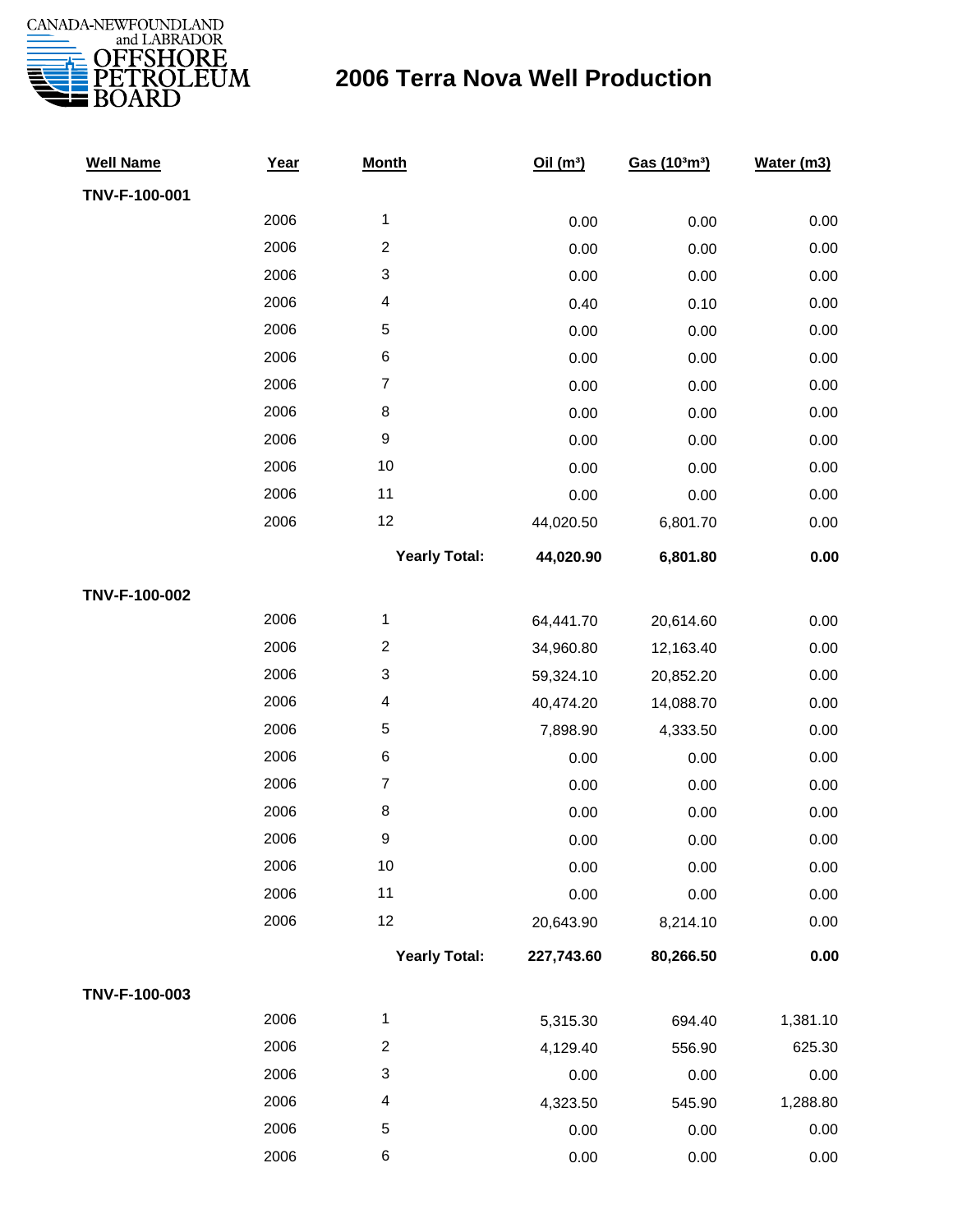

| <b>Well Name</b> | Year | <b>Month</b>            | Oil $(m^3)$ | Gas (103m3) | Water (m3) |
|------------------|------|-------------------------|-------------|-------------|------------|
|                  | 2006 | $\overline{7}$          | 0.00        | 0.00        | 0.00       |
|                  | 2006 | 8                       | 0.00        | 0.00        | 0.00       |
|                  | 2006 | $\boldsymbol{9}$        | 0.00        | 0.00        | 0.00       |
|                  | 2006 | 10                      | 0.00        | 0.00        | 0.00       |
|                  | 2006 | 11                      | 4,418.10    | 583.30      | 1,365.10   |
|                  | 2006 | 12                      | 4,254.30    | 570.80      | 1,697.20   |
|                  |      | <b>Yearly Total:</b>    | 22,440.60   | 2,951.30    | 6,357.50   |
| TNV-F-100-004    |      |                         |             |             |            |
|                  | 2006 | $\mathbf{1}$            | 0.00        | 0.00        | 0.00       |
|                  | 2006 | $\overline{\mathbf{c}}$ | 0.00        | 0.00        | 0.00       |
|                  | 2006 | 3                       | 0.00        | 0.00        | 0.00       |
|                  | 2006 | 4                       | 0.00        | 0.00        | 0.00       |
|                  | 2006 | 5                       | 0.00        | 0.00        | 0.00       |
|                  | 2006 | 6                       | 0.00        | 0.00        | 0.00       |
|                  | 2006 | $\overline{7}$          | 0.00        | 0.00        | 0.00       |
|                  | 2006 | $\,8\,$                 | 0.00        | 0.00        | 0.00       |
|                  | 2006 | $\boldsymbol{9}$        | 0.00        | 0.00        | 0.00       |
|                  | 2006 | 10                      | 0.00        | 0.00        | 0.00       |
|                  | 2006 | 11                      | 104,659.70  | 15,378.70   | 0.00       |
|                  | 2006 | 12                      | 122,722.30  | 18,837.00   | 0.00       |
|                  |      | <b>Yearly Total:</b>    | 227,382.00  | 34,215.70   | 0.00       |
| TNV-G-090-002W   |      |                         |             |             |            |
|                  | 2006 | $\mathbf{1}$            | 47,446.90   | 6,331.50    | 90,044.70  |
|                  | 2006 | 2                       | 31,039.10   | 4,247.90    | 65,787.00  |
|                  | 2006 | 3                       | 24,078.10   | 3,208.50    | 35,775.00  |
|                  | 2006 | 4                       | 23,330.50   | 2,989.40    | 42,048.60  |
|                  | 2006 | 5                       | 0.00        | 0.00        | 0.00       |
|                  | 2006 | 6                       | 0.00        | 0.00        | 0.00       |
|                  | 2006 | $\overline{7}$          | 0.00        | 0.00        | 0.00       |
|                  | 2006 | 8                       | 0.00        | 0.00        | 0.00       |
|                  | 2006 | $\boldsymbol{9}$        | 0.00        | 0.00        | 0.00       |
|                  | 2006 | 10                      | 0.00        | 0.00        | 0.00       |
|                  | 2006 | 11                      | 0.00        | 0.00        | 0.00       |
|                  | 2006 | 12                      | 43,869.40   | 5,973.50    | 41,167.20  |
|                  |      | <b>Yearly Total:</b>    | 169,764.00  | 22,750.80   | 274,822.50 |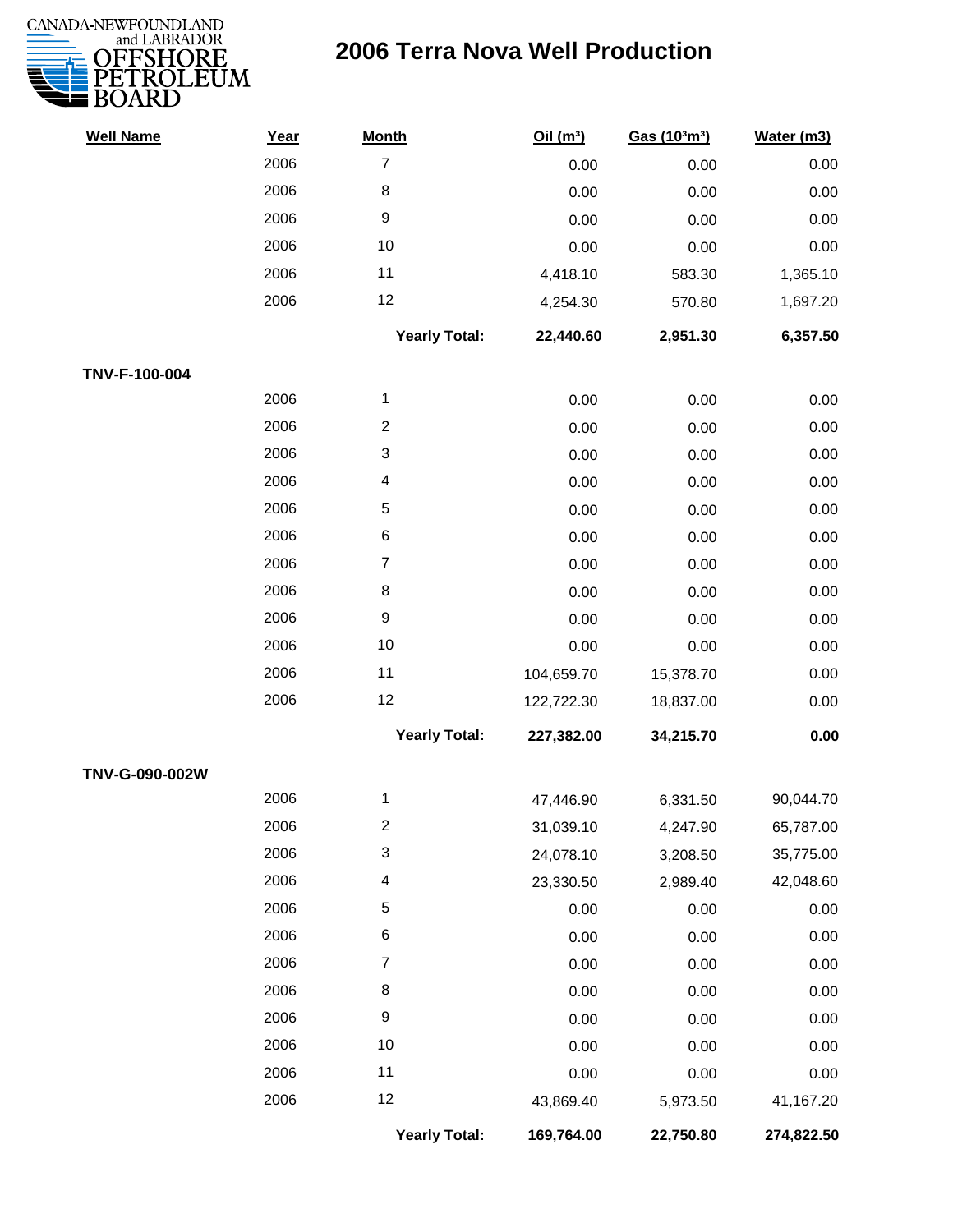

| <b>Well Name</b> | Year | <b>Month</b>         | Oil(m <sup>3</sup> ) | Gas (103m3) | Water (m3) |
|------------------|------|----------------------|----------------------|-------------|------------|
| TNV-G-090-003    | 2006 | $\mathbf 1$          | 33,713.30            | 4,166.10    | 76,216.10  |
|                  | 2006 | $\overline{c}$       | 24,847.00            | 3,126.80    | 55,906.30  |
|                  | 2006 | 3                    | 8,385.10             | 1,011.40    | 20,073.40  |
|                  | 2006 | 4                    | 0.00                 | 0.00        | 0.00       |
|                  | 2006 | 5                    | 0.00                 | 0.00        | 0.00       |
|                  | 2006 | 6                    | 0.00                 | 0.00        | 0.00       |
|                  | 2006 | $\overline{7}$       | 0.00                 | 0.00        | 0.00       |
|                  | 2006 | 8                    | 0.00                 | 0.00        | 0.00       |
|                  | 2006 | $\boldsymbol{9}$     | 0.00                 | 0.00        | 0.00       |
|                  | 2006 | 10                   | 0.00                 | 0.00        | 0.00       |
|                  | 2006 | 11                   | 9,062.70             | 1,099.10    | 11,377.70  |
|                  | 2006 | 12                   | 28,102.90            | 3,463.60    | 44,319.90  |
|                  |      | <b>Yearly Total:</b> | 104,111.00           | 12,867.00   | 207,893.40 |
| TNV-G-090-005Y   |      |                      |                      |             |            |
|                  | 2006 | 1                    | 7,154.50             | 944.50      | 300.90     |
|                  | 2006 | $\overline{c}$       | 1,994.80             | 264.90      | 83.10      |
|                  | 2006 | 3                    | 10,704.30            | 1,414.20    | 458.90     |
|                  | 2006 | 4                    | 0.00                 | 0.00        | 0.00       |
|                  | 2006 | 5                    | 0.90                 | 0.10        | 0.10       |
|                  | 2006 | 6                    | 0.00                 | 0.00        | 0.00       |
|                  | 2006 | $\overline{7}$       | 0.00                 | 0.00        | 0.00       |
|                  | 2006 | 8                    | 0.00                 | 0.00        | 0.00       |
|                  | 2006 | $\boldsymbol{9}$     | 0.00                 | 0.00        | 0.00       |
|                  | 2006 | $10$                 | 0.00                 | 0.00        | 0.00       |
|                  | 2006 | 11                   | 15,816.80            | 2,093.50    | 639.90     |
|                  | 2006 | 12                   | 1,819.60             | 280.90      | 74.60      |
|                  |      | <b>Yearly Total:</b> | 37,490.90            | 4,998.10    | 1,557.50   |
| TNV-G-090-006Z   |      |                      |                      |             |            |
|                  | 2006 | 3                    | 60,862.70            | 10,774.30   | 0.00       |
|                  | 2006 | 4                    | 83,766.70            | 14,259.10   | 0.00       |
|                  | 2006 | 5                    | 0.00                 | 0.00        | 0.00       |
|                  | 2006 | 6                    | 0.00                 | 0.00        | 0.00       |
|                  | 2006 | $\boldsymbol{7}$     | 0.00                 | 0.00        | 0.00       |
|                  | 2006 | 8                    | 0.00                 | 0.00        | 0.00       |
|                  | 2006 | $\boldsymbol{9}$     | 0.00                 | 0.00        | 0.00       |
|                  | 2006 | $10$                 | 0.00                 | 0.00        | 0.00       |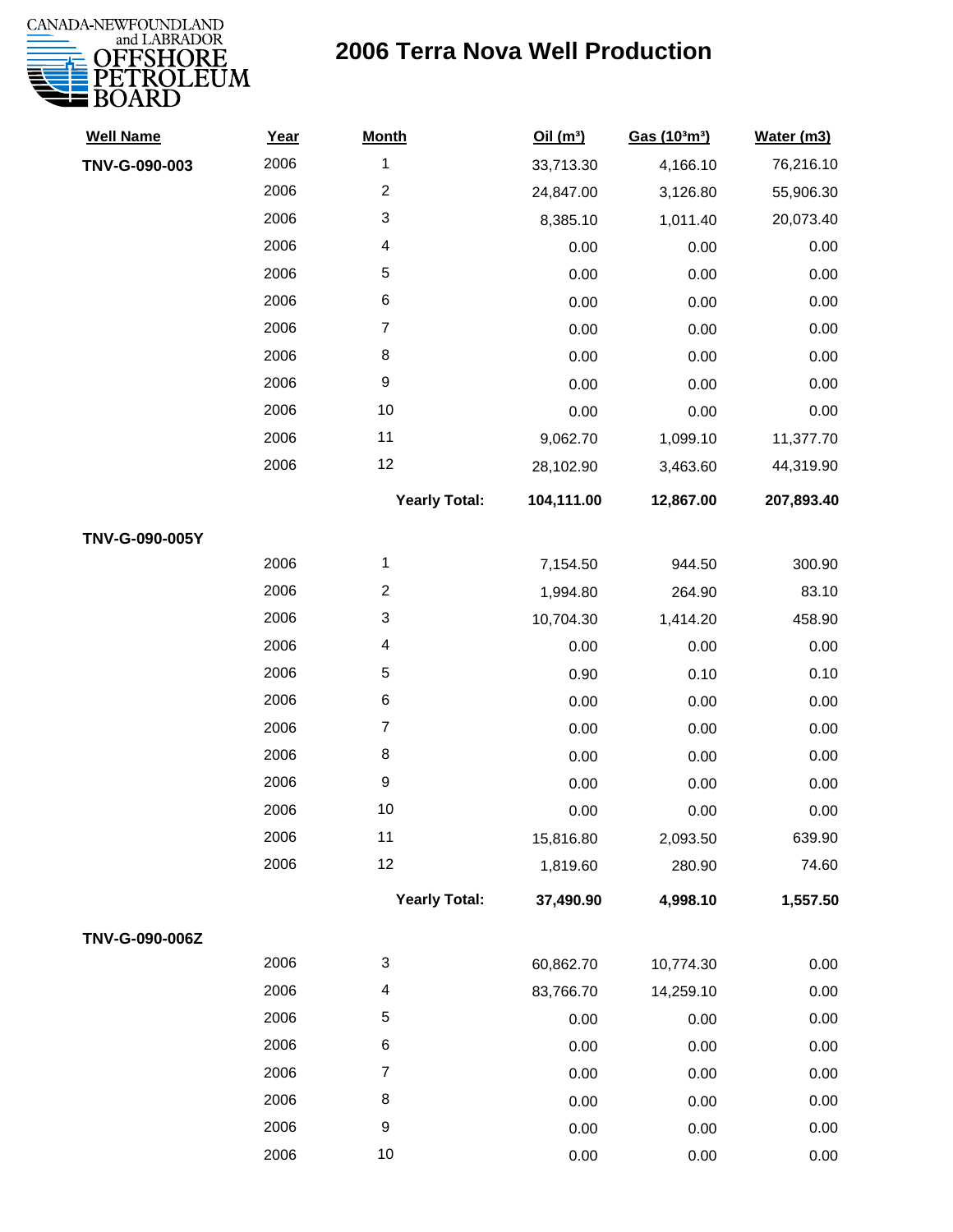

| <b>Well Name</b> | Year | <b>Month</b>             | Oil(m <sup>3</sup> ) | Gas (103m <sup>3</sup> ) | Water (m3) |
|------------------|------|--------------------------|----------------------|--------------------------|------------|
|                  | 2006 | 11                       | 69,216.00            | 12,321.90                | 0.00       |
|                  | 2006 | 12                       | 85,671.90            | 15,497.50                | 0.00       |
|                  |      | <b>Yearly Total:</b>     | 299,517.30           | 52,852.80                | 0.00       |
| TNV-L-098-001Z   |      |                          |                      |                          |            |
|                  | 2006 | $\mathbf{1}$             | 20,048.30            | 10,687.80                | 0.00       |
|                  | 2006 | $\sqrt{2}$               | 0.00                 | 0.00                     | 0.00       |
|                  | 2006 | 3                        | 0.00                 | 0.00                     | 0.00       |
|                  | 2006 | $\overline{\mathbf{4}}$  | 0.00                 | 0.00                     | 0.00       |
|                  | 2006 | 5                        | 0.00                 | 0.00                     | 0.00       |
|                  | 2006 | $\,6$                    | 0.00                 | 0.00                     | 0.00       |
|                  | 2006 | $\overline{7}$           | 0.00                 | 0.00                     | 0.00       |
|                  | 2006 | 8                        | 0.00                 | 0.00                     | 0.00       |
|                  | 2006 | $\boldsymbol{9}$         | 0.00                 | 0.00                     | 0.00       |
|                  | 2006 | 10                       | 0.00                 | 0.00                     | 0.00       |
|                  | 2006 | 11                       | 0.00                 | 0.00                     | 0.00       |
|                  | 2006 | 12                       | 22,335.00            | 11,094.10                | 0.00       |
|                  |      | <b>Yearly Total:</b>     | 42,383.30            | 21,781.90                | 0.00       |
| TNV-L-098-002    |      |                          |                      |                          |            |
|                  | 2006 | $\mathbf{1}$             | 46,913.50            | 6,931.70                 | 0.00       |
|                  | 2006 | $\overline{2}$           | 41,738.50            | 6,385.10                 | 0.00       |
|                  | 2006 | 3                        | 51,652.50            | 7,710.00                 | 0.00       |
|                  | 2006 | 4                        | 39,329.10            | 5,639.20                 | 0.00       |
|                  | 2006 | $\sqrt{5}$               | 6,801.50             | 1,326.10                 | 0.00       |
|                  | 2006 | 6                        | 0.00                 | 0.00                     | 0.00       |
|                  | 2006 | $\overline{7}$           | 0.00                 | 0.00                     | 0.00       |
|                  | 2006 | $\,8\,$                  | 0.00                 | 0.00                     | 0.00       |
|                  | 2006 | $\boldsymbol{9}$         | 0.00                 | 0.00                     | 0.00       |
|                  | 2006 | 10                       | 0.00                 | 0.00                     | 0.00       |
|                  | 2006 | 11                       | 22,691.70            | 3,449.10                 | 0.00       |
|                  | 2006 | 12                       | 21,344.10            | 3,308.40                 | 0.00       |
|                  |      | <b>Yearly Total:</b>     | 230,470.90           | 34,749.60                | 0.00       |
| TNV-L-098-004    |      |                          |                      |                          |            |
|                  | 2006 | $\mathbf{1}$             | 34,642.40            | 4,482.10                 | 55,629.40  |
|                  | 2006 | $\overline{2}$           | 29,607.60            | 4,377.40                 | 43,173.80  |
|                  | 2006 | 3                        | 33,397.40            | 4,807.70                 | 51,019.50  |
|                  | 2006 | $\overline{\mathcal{A}}$ | 22,016.90            | 3,047.60                 | 30,872.80  |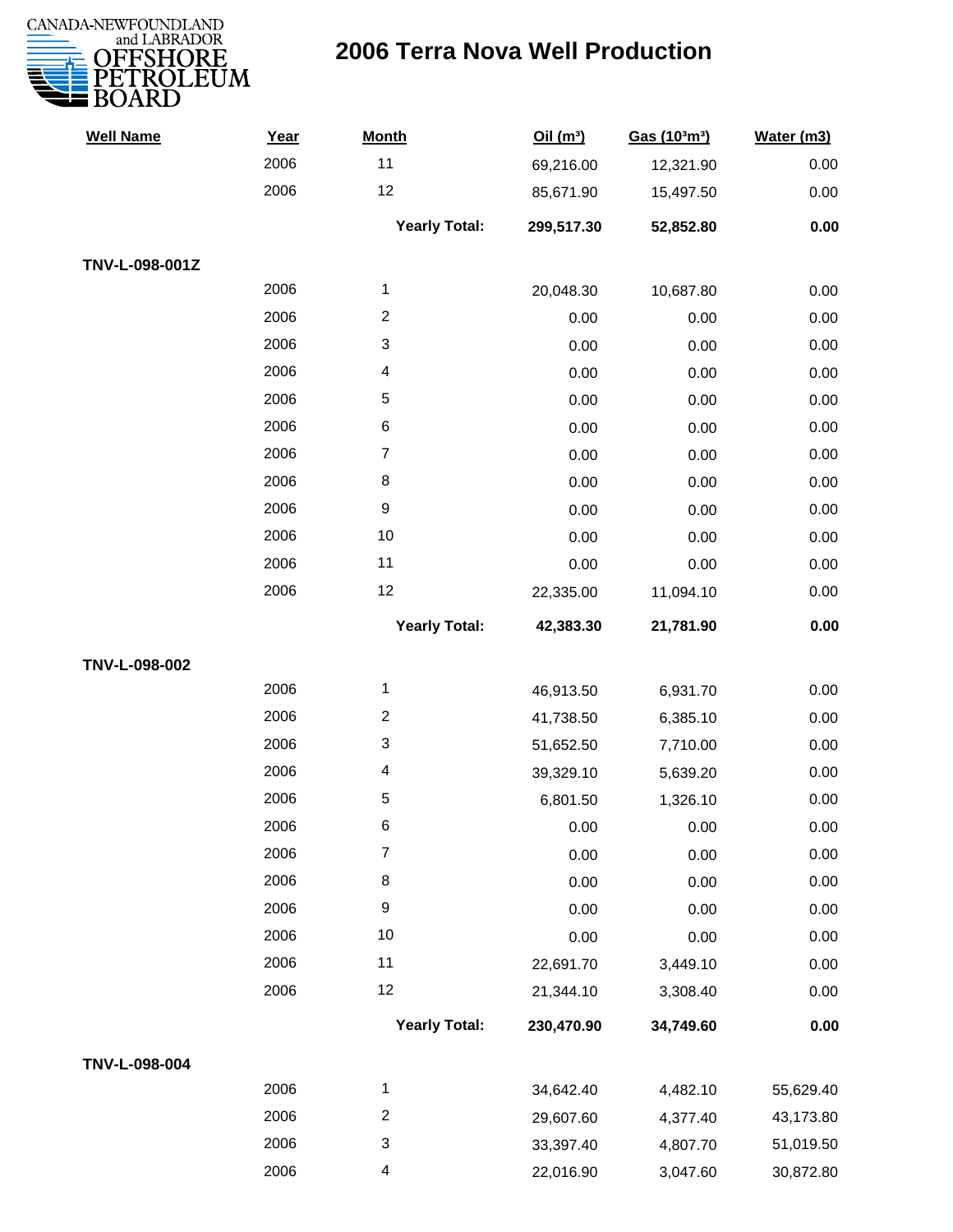

| <b>Well Name</b> | Year | <b>Month</b>            | Oil(m <sup>3</sup> ) | Gas (103m3) | Water (m3) |
|------------------|------|-------------------------|----------------------|-------------|------------|
|                  | 2006 | $\sqrt{5}$              | 4,791.30             | 907.00      | 7,351.20   |
|                  | 2006 | $\,6$                   | 0.00                 | 0.00        | 0.00       |
|                  | 2006 | $\overline{7}$          | 0.00                 | 0.00        | 0.00       |
|                  | 2006 | 8                       | 0.00                 | 0.00        | 0.00       |
|                  | 2006 | 9                       | 0.00                 | 0.00        | 0.00       |
|                  | 2006 | 10                      | 0.00                 | 0.00        | 0.00       |
|                  | 2006 | 11                      | 10,178.00            | 1,473.60    | 14,835.50  |
|                  | 2006 | 12                      | 53,167.70            | 7,820.90    | 55,399.10  |
|                  |      | <b>Yearly Total:</b>    | 187,801.30           | 26,916.30   | 258,281.30 |
| TNV-L-098-007X   |      |                         |                      |             |            |
|                  | 2006 | 1                       | 25,958.80            | 3,768.00    | 2,792.90   |
|                  | 2006 | $\boldsymbol{2}$        | 20,056.20            | 3,005.20    | 1,711.90   |
|                  | 2006 | 3                       | 29,133.30            | 4,250.50    | 1,278.60   |
|                  | 2006 | $\overline{\mathbf{4}}$ | 18,315.30            | 2,569.50    | 51.30      |
|                  | 2006 | $\sqrt{5}$              | 3,523.40             | 676.00      | 64.60      |
|                  | 2006 | 6                       | 0.00                 | 0.00        | 0.00       |
|                  | 2006 | $\overline{7}$          | 0.00                 | 0.00        | 0.00       |
|                  | 2006 | 8                       | 0.00                 | 0.00        | 0.00       |
|                  | 2006 | $\boldsymbol{9}$        | 0.00                 | 0.00        | 0.00       |
|                  | 2006 | 10                      | 0.00                 | 0.00        | 0.00       |
|                  | 2006 | 11                      | 19,099.00            | 2,801.90    | 49.90      |
|                  | 2006 | 12                      | 27,712.30            | 4,131.30    | 46.80      |
|                  |      | <b>Yearly Total:</b>    | 143,798.30           | 21,202.40   | 5,996.00   |
| TNV-L-098-008    |      |                         |                      |             |            |
|                  | 2006 | $\mathbf 1$             | 30,242.40            | 4,389.80    | 45,802.50  |
|                  | 2006 | $\boldsymbol{2}$        | 21,835.50            | 3,271.80    | 34,770.00  |
|                  | 2006 | 3                       | 29,545.30            | 4,310.60    | 51,757.10  |
|                  | 2006 | $\overline{\mathbf{4}}$ | 19,159.50            | 2,688.00    | 31,340.20  |
|                  | 2006 | $\sqrt{5}$              | 2,668.00             | 511.90      | 5,382.50   |
|                  | 2006 | 6                       | 0.00                 | 0.00        | 0.00       |
|                  | 2006 | $\overline{7}$          | 0.00                 | 0.00        | 0.00       |
|                  | 2006 | 8                       | 0.00                 | 0.00        | 0.00       |
|                  | 2006 | $\boldsymbol{9}$        | 0.00                 | 0.00        | 0.00       |
|                  | 2006 | 10                      | 0.00                 | 0.00        | 0.00       |
|                  | 2006 | 11                      | 545.20               | 80.00       | 902.60     |
|                  | 2006 | 12                      | 1.00                 | 0.20        | 1.70       |
|                  |      |                         |                      |             |            |

**Yearly Total: 103,996.90 15,252.30 169,956.60**